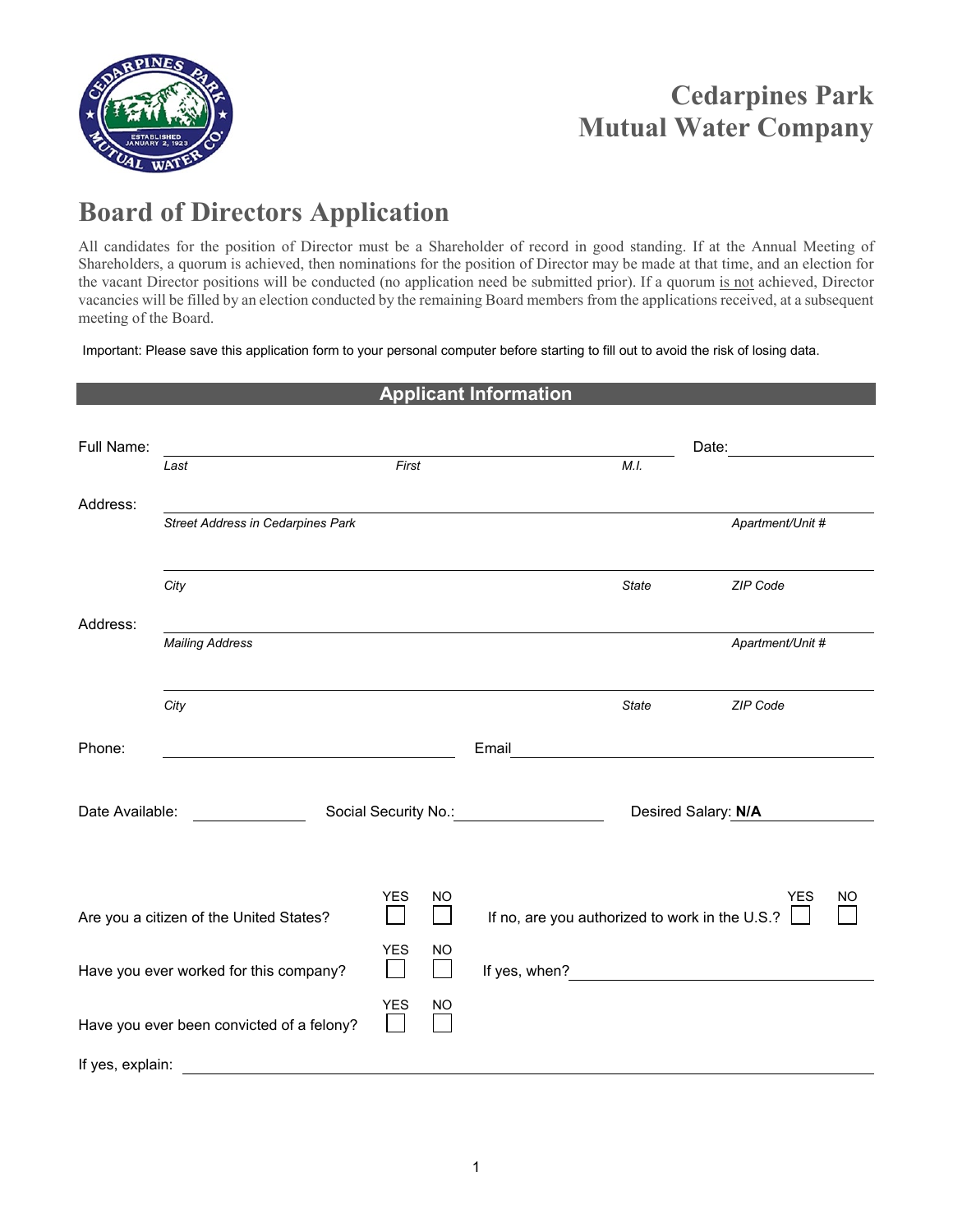| <b>Education</b>                                                             |                                                                                                                                                                    |  |  |  |  |  |  |  |
|------------------------------------------------------------------------------|--------------------------------------------------------------------------------------------------------------------------------------------------------------------|--|--|--|--|--|--|--|
|                                                                              | High School: <u>Alexander School</u><br>Address: Address: Address: Address: Address: Address: Address: Address: Address: Address: Address: A                       |  |  |  |  |  |  |  |
|                                                                              | <b>YES</b><br>NO.<br>To: Did you graduate?<br>From: $\qquad \qquad$<br>$\mathbf{1}$                                                                                |  |  |  |  |  |  |  |
|                                                                              |                                                                                                                                                                    |  |  |  |  |  |  |  |
|                                                                              | <b>YES</b><br>NO.<br>To: Did you graduate?<br>$\mathbf{L}$<br>From: $\sqrt{2\pi}$                                                                                  |  |  |  |  |  |  |  |
| Other:                                                                       | Address: 2008 and 2008 and 2008 and 2008 and 2008 and 2008 and 2008 and 2008 and 2008 and 2008 and 2008 and 20                                                     |  |  |  |  |  |  |  |
|                                                                              | YES<br>NO.<br>To: Did you graduate?<br>From: $\frac{1}{2}$<br>$\mathbf{I}$                                                                                         |  |  |  |  |  |  |  |
|                                                                              | <b>References</b><br><u> Tanzania (h. 1878).</u>                                                                                                                   |  |  |  |  |  |  |  |
|                                                                              | Please list three personal references.                                                                                                                             |  |  |  |  |  |  |  |
|                                                                              | Relationship: _________________                                                                                                                                    |  |  |  |  |  |  |  |
| Email:                                                                       |                                                                                                                                                                    |  |  |  |  |  |  |  |
| Address:                                                                     |                                                                                                                                                                    |  |  |  |  |  |  |  |
|                                                                              |                                                                                                                                                                    |  |  |  |  |  |  |  |
|                                                                              |                                                                                                                                                                    |  |  |  |  |  |  |  |
| Email:                                                                       |                                                                                                                                                                    |  |  |  |  |  |  |  |
| Address:                                                                     | <u> 1989 - Johann Stoff, deutscher Stoff, der Stoff, der Stoff, der Stoff, der Stoff, der Stoff, der Stoff, der S</u>                                              |  |  |  |  |  |  |  |
|                                                                              |                                                                                                                                                                    |  |  |  |  |  |  |  |
| Full Name:                                                                   | Relationship:                                                                                                                                                      |  |  |  |  |  |  |  |
| Email:                                                                       | Phone: <u>_____________</u>                                                                                                                                        |  |  |  |  |  |  |  |
| Address:                                                                     |                                                                                                                                                                    |  |  |  |  |  |  |  |
|                                                                              | <b>Previous Employment or Business Relationships</b>                                                                                                               |  |  |  |  |  |  |  |
| Company:                                                                     | Phone: _______________________                                                                                                                                     |  |  |  |  |  |  |  |
| Address:                                                                     | and the control of the control of the control of the control of the control of the control of the control of the<br>Supervisor: Supervisor:                        |  |  |  |  |  |  |  |
|                                                                              |                                                                                                                                                                    |  |  |  |  |  |  |  |
| Job Title:                                                                   | Ending Salary: \$ N/A<br>Starting Salary:\$ N/A<br><u> 1989 - Johann Barbara, martin amerikan basar da</u>                                                         |  |  |  |  |  |  |  |
|                                                                              |                                                                                                                                                                    |  |  |  |  |  |  |  |
| From:                                                                        | Reason for Leaving: <u>contained and all proportional</u><br>To:___________________________<br>$\overline{\phantom{a}}$ . The contract of $\overline{\phantom{a}}$ |  |  |  |  |  |  |  |
| <b>YES</b><br>NO<br>May we contact your previous supervisor for a reference? |                                                                                                                                                                    |  |  |  |  |  |  |  |